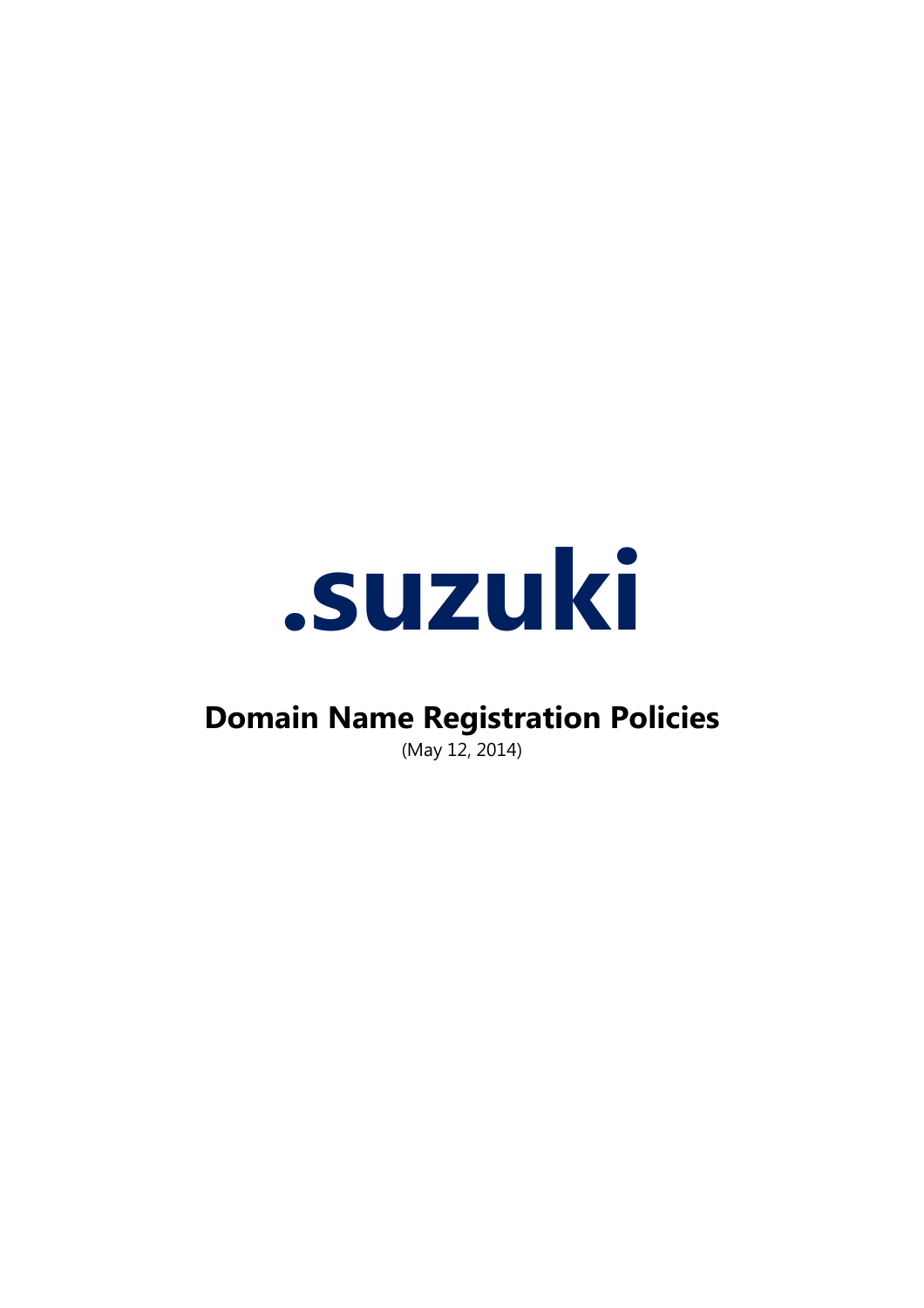# **Contents**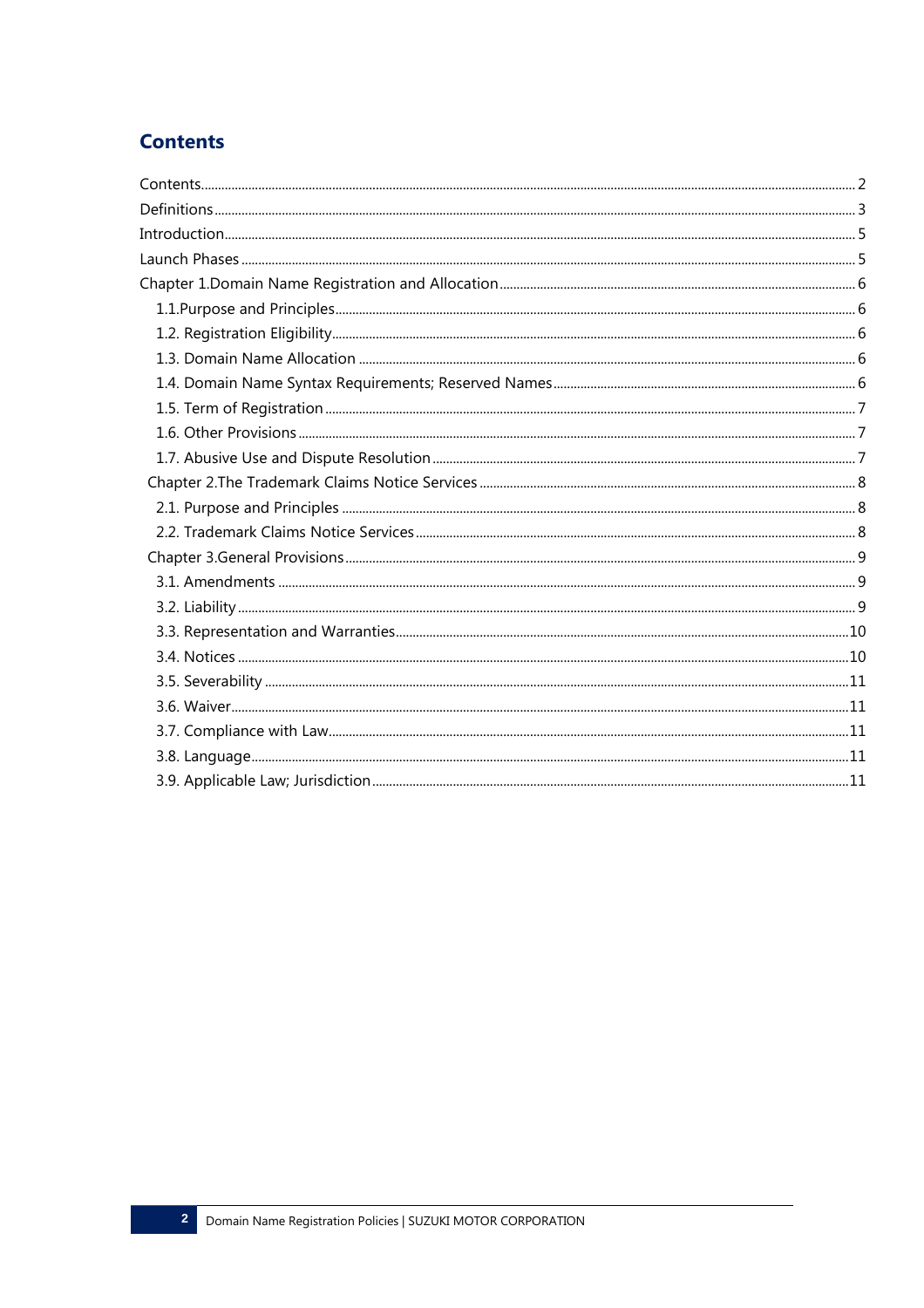# **Definitions**

| <b>Accredited Registrar</b> | means an ICANN accredited registrar that has entered into an<br>agreement ("the Registry-Registrar Agreement") with the Registry<br>Operator and is authorized to register names in the .suzuki TLD.                                                                                                                                                                                                                                                                                                                                                                                                            |
|-----------------------------|-----------------------------------------------------------------------------------------------------------------------------------------------------------------------------------------------------------------------------------------------------------------------------------------------------------------------------------------------------------------------------------------------------------------------------------------------------------------------------------------------------------------------------------------------------------------------------------------------------------------|
| <b>Affiliate</b>            | means an entity that, directly or indirectly, through one or more<br>intermediaries, or in combination with one or more other persons or<br>entities, controls, is controlled by, or is under common control with,<br>the entity specified, and (ii) "control" (including the terms "controlled<br>by" and "under common control with" means the possession, directly<br>or indirectly, of the power to direct or cause the direction of the<br>management or policies of an entity, whether through the ownership<br>of securities, as a trustee or executor, by contract, credit arrangement<br>or otherwise; |
| <b>Applicant</b>            | means an eligible company or organization that applies to register<br>a .suzuki domain name via a dedicated account held with an<br>accredited registrar;                                                                                                                                                                                                                                                                                                                                                                                                                                                       |
| <b>Dedicated Account</b>    | means an account held with a registrar and pre-verified by the<br>registry that is required in order to register a domain name during all<br>registration phases.                                                                                                                                                                                                                                                                                                                                                                                                                                               |
| <b>Domain Name</b>          | means a name at the second level within the .suzuki TLD.                                                                                                                                                                                                                                                                                                                                                                                                                                                                                                                                                        |
| <b>ICANN</b>                | means the Internet Corporation for Assigned Names and Numbers.                                                                                                                                                                                                                                                                                                                                                                                                                                                                                                                                                  |
| <b>IDN</b>                  | means Internationalized Domain Name.                                                                                                                                                                                                                                                                                                                                                                                                                                                                                                                                                                            |
| <b>Policies</b>             | means these .suzuki Domain Name Registration Policies, the<br>Acceptable Use and Anti-abuse Policy, IDN Policy, and WHOIS Access<br>Policy and any other policy pertaining to the operation of .suzuki<br>including all annexes and any interpretative guidelines published by<br>the Registry in relation to these policies, as may be amended from<br>time to time.                                                                                                                                                                                                                                           |
| <b>Registrant</b>           | means the entity in whose name a Domain Name is registered, who is<br>the Registry or an affiliate of the Registry.                                                                                                                                                                                                                                                                                                                                                                                                                                                                                             |
| <b>Registry</b>             | means SUZUKI MOTOR CORPORATION                                                                                                                                                                                                                                                                                                                                                                                                                                                                                                                                                                                  |
| <b>TLD</b>                  | means Top-Level Domain                                                                                                                                                                                                                                                                                                                                                                                                                                                                                                                                                                                          |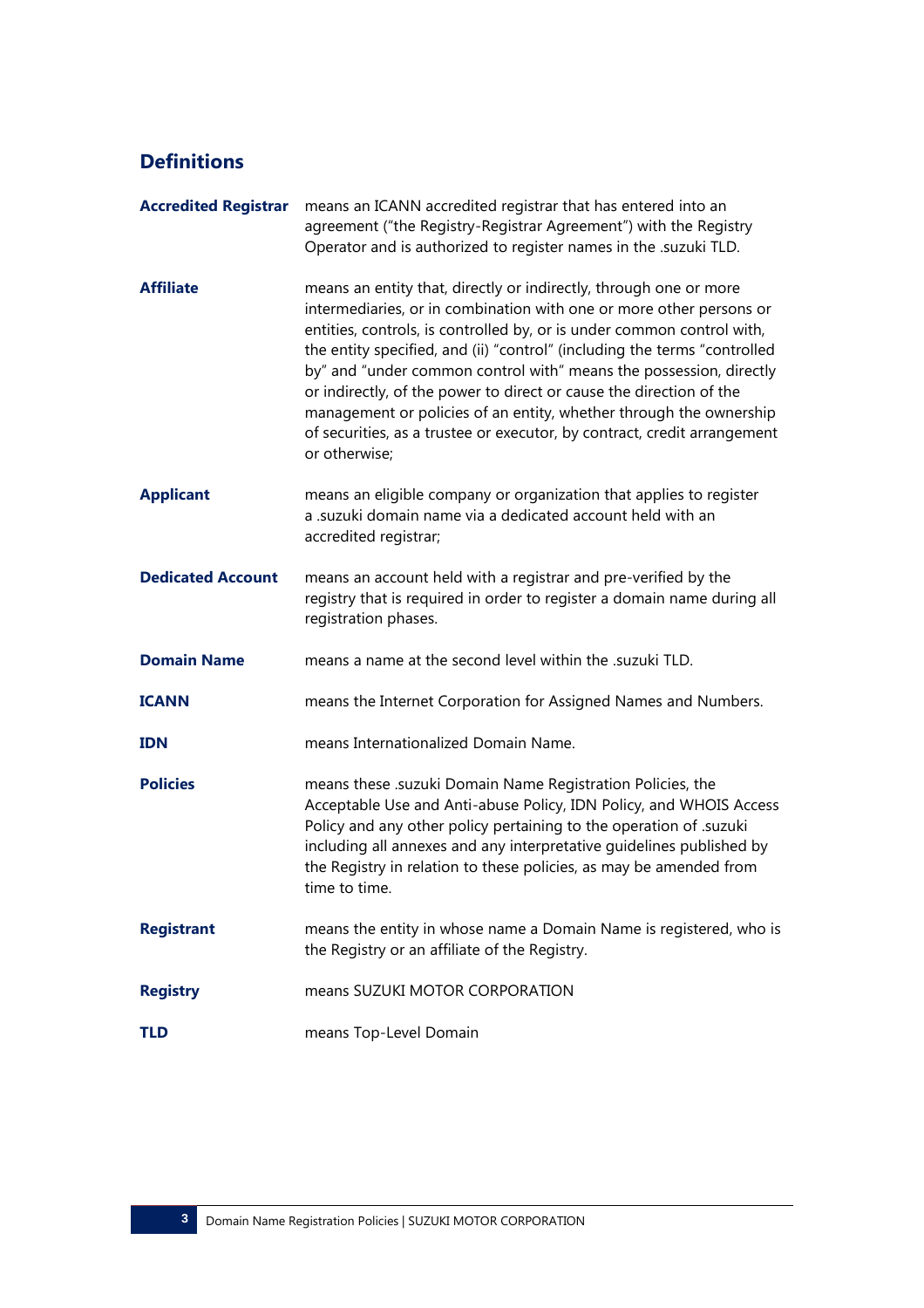| <b>Trademark Claims</b><br><b>Notice Service</b> | one of the trademark rights protection mechanisms introduced by<br>ICANN to support the protection of trademark rights during the<br>launch phases of new gTLDs. The Trademark Claims Notice Service<br>will be in effect for the first 90 days after launch. During this time (i)<br>potential registrants will receive real-time notification when<br>attempting to register a name that corresponds to a trademark<br>registered in the Trademark Clearinghouse, and (ii) Trademark holders<br>will be notified when a name corresponding to their trademark is<br>registered. |
|--------------------------------------------------|-----------------------------------------------------------------------------------------------------------------------------------------------------------------------------------------------------------------------------------------------------------------------------------------------------------------------------------------------------------------------------------------------------------------------------------------------------------------------------------------------------------------------------------------------------------------------------------|
| <b>Trademark</b><br><b>Clearinghouse</b>         | A repository of trademark data that supports the protection of<br>trademark rights in new gTLDs. The Trademark Clearinghouse<br>supports provision of the Trademark Claims Notice Service.                                                                                                                                                                                                                                                                                                                                                                                        |
| <b>UDRP</b>                                      | means the Uniform Dispute Resolution Policy as described<br>athttp://www.icann.org/dndr/udrp/policy.htm.                                                                                                                                                                                                                                                                                                                                                                                                                                                                          |
| <b>URS</b>                                       | means the Uniform Rapid Suspension (System) procedure and rules.                                                                                                                                                                                                                                                                                                                                                                                                                                                                                                                  |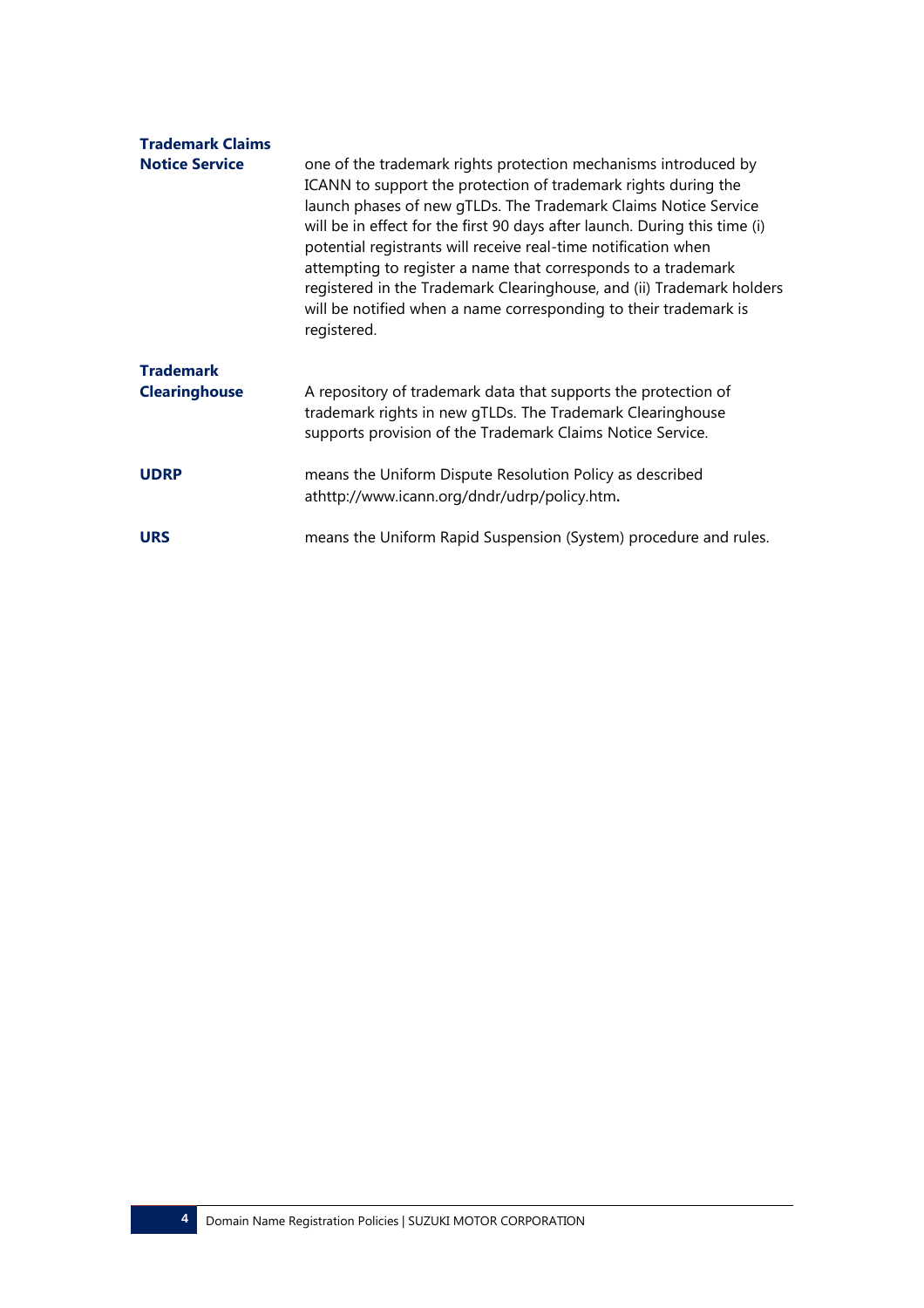# **Introduction**

This Policy describes:

- 1. how the Registry will deal with Domain Name Registration requests;
- 2. the way in which Applications will be processed; and
- 3. in general, all the technical and administrative measures that the Registry shall use to ensure proper, fair, technically stable administration of the .suzuki TLD, setting out the basic rules and procedures applicable to:
	- Applicants submitting an Application with the Registry;
	- $-$  the Registry;
	- the Accredited Registrars;
	- the Trademark Clearinghouse Operator; and
	- any eligible entity interested in registering a Domain Name.

All other policies governing the operation of the .suzuki TLD are available on the Registry Website.

| <b>Phase</b>                                              | Length                         | <b>Description</b>                                                                                                                                                                                                                                                                                                                                                            |
|-----------------------------------------------------------|--------------------------------|-------------------------------------------------------------------------------------------------------------------------------------------------------------------------------------------------------------------------------------------------------------------------------------------------------------------------------------------------------------------------------|
| Trademark<br><b>Claims Notice</b><br>Service (Phase<br>1) | The first 90 days after launch | Period during which (i) the registrar is required to<br>provide notice to all potential Domain Name<br>Registrants who attempt to register a domain name<br>that matches a Trademark Record verified by the<br>Trademark Clearinghouse ("a Claims Notice") and (ii)<br>The Trademark Clearinghouse will provide Notice of<br>Registered Names ("NORNs") to trademark holder;. |
| Trademark<br><b>Claims Notice</b><br>Service (Phase<br>2) | Ongoing                        | During Phase 2, trademark holders will continue to<br>receive notification from the Trademark Clearinghouse<br>when a label matching their mark is registered, but<br>potential Registrants will no longer be notified by the<br>registrar when attempting to register a Domain Name<br>that matches a Trademark Record in the Trademark<br>Clearinghouse.                    |

# **Launch Phases**

\*The Registry reserves the right to revise or extend the schedule of any of the above launch phases at its sole discretion. However, the Trademark Claims Notice Services(Phase 1) will be in effect for at least the first 90 days of General Availability. The Registry will provide at least 10 calendar days notice of any changes via the Registry Website.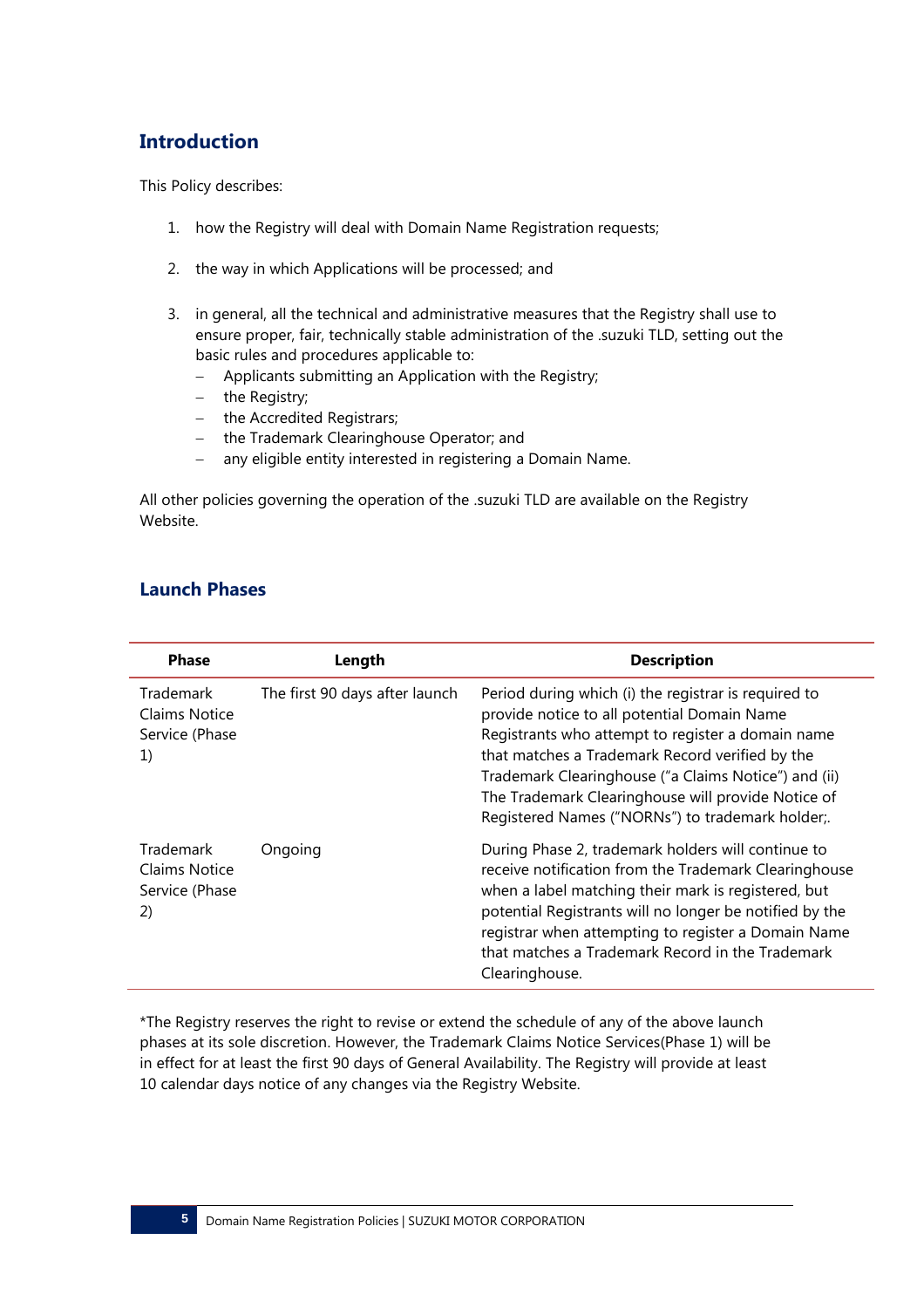# **Chapter 1. Domain Name Registration and Allocation**

# **1.1. Purpose and Principles**

The .suzuki TLD is a domain for SUZUKI MOTOR CORPORATION and its affiliates. The purpose of .suzuki is to reinforce the SUZUKI brand on the Internet, provide a uniform online presence, and a trusted and secure namespace in which Internet users can interact with the company

# **1.2. Registration Eligibility**

1.2.1. Domain names in the .suzuki TLD can only be registered to, and maintained by the Registry and its Affiliates. Only companies (the Registry and its affiliates) are permitted to become registrants. Individuals, including employees and board members of SUZUKI MOTOR CORPORATION, are not eligible to register .suzuki domain names.

1.2.2 In all phases of registration, registrants must create a dedicated .suzuki account with a .suzuki accredited registrar in order to apply for a domain name registration or to register a domain name. Access to the dedicated account is limited to authorized administrative contacts. Applications for dedicated accounts are subject to pre-verification conducted by the Registry and must be signed with the Applicant's company seal or signature of management staff

# **1.3. Domain Name Allocation**

With the exception of Domain Names that have already been registered or are otherwise withheld from registration, the Registry and its affiliates will be entitled to request the registration of any domain name via a .suzuki accredited registry.

The Registry shall effectuate such Domain Name registrations on a first-come, first-served basis, subject to the terms and conditions of this policy. This entails that, in principle, the first complete and technically correct request to register a Domain Name submitted by an Accredited Registrar and received by the Registry System will result in a Domain Name registration.

# **1.4.Domain Name Syntax Requirements; Reserved Names**

### **Syntax Requirements for ASCII Domain Names**

- the A-label may only contain letters A-Z (case insensitive) the numbers 0-9, and hyphens;
- the Domain Name cannot begin or end with a hyphen  $("-")$ ;
- the Domain Name cannot have two consecutive hyphens ("--") in the 3rd and 4th positions;
- underline characters are not allowed;
- the Domain Name cannot exceed 63 characters (excluding the TLD);
- the Domain Name must have a minimum length of 3 characters.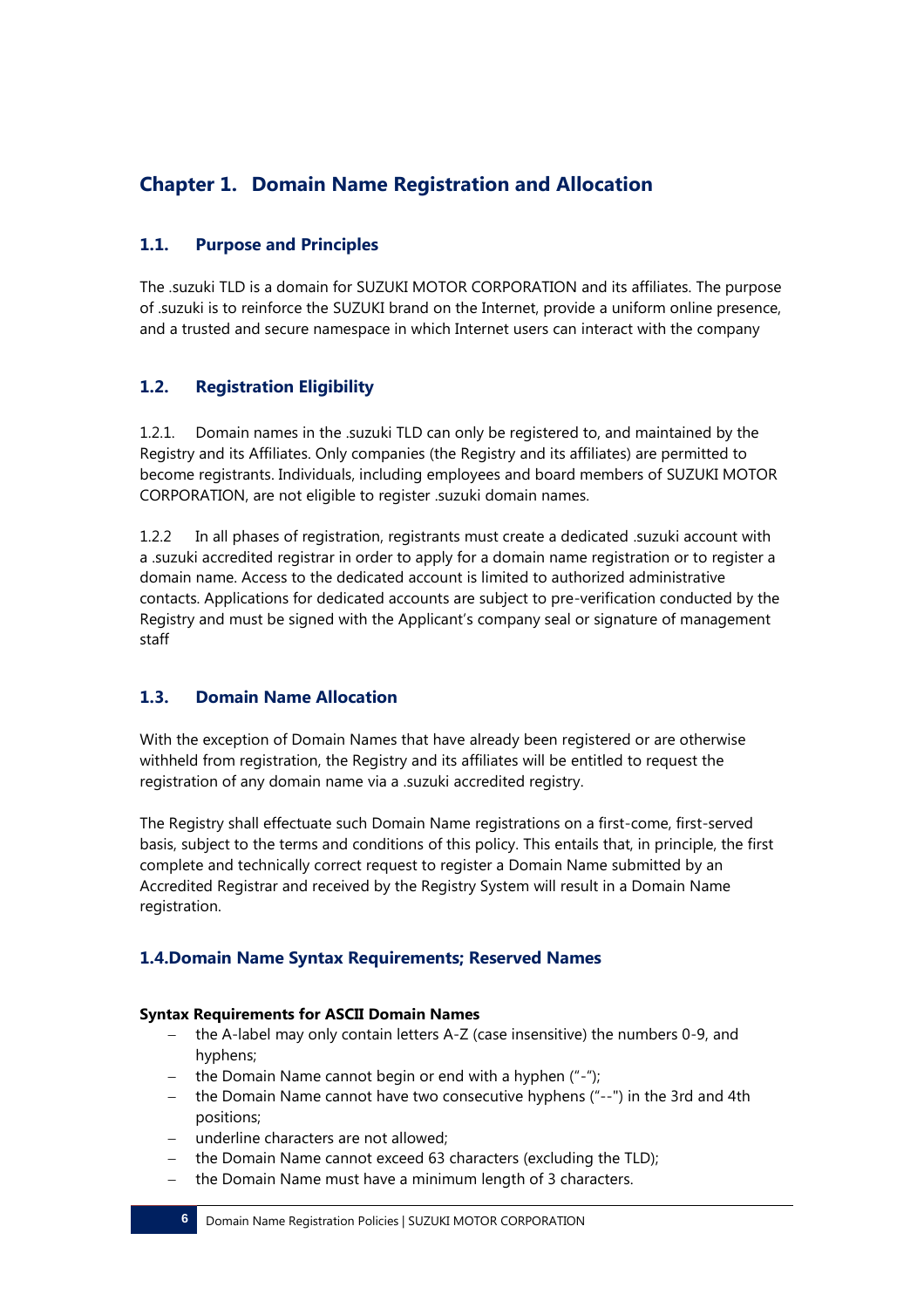#### **Syntax Requirements for IDN Domain Names**

- the "A-label" must be valid according to the IDNA2008 rules. This is tested by decoding the A-label to a UTF-8 string, and then re-encoding. If the re-encoded string matches the original string, this test is passed.
- the A-label must be a valid domain name in its own right (ie length and composition rules for ASCII domain names must also successfully be passed).

Available languages/scripts, IDN tables and variant policy are defined separately in the .suzuki IDN policy.

The Registry reserves the right to make Domain Names available that deviate from the above syntax requirements at any point in time, under additional or supplemental rules and policies.

#### **Reserved Names**

The Registry reserves two-character labels, country and territory names and other labels in accordance with ICANN regulations.

The Registry may revise this list from time to time, to comply with ICANN requirements or for any other reason.

# **Article 1.5. Term of Registration**

Domain names may be registered for a period of 1-10 years. The term of registration shall commence on the date of registration of the Domain Name, and shall expire on the same day of the same month in the following year.

#### **Article 1.6. Other Provisions**

#### **Transfer of Use**

Registrants may not sell, distribute or transfer control or use of a .suzuki domain name to any party that is not an Affiliate of the Registry.

#### **WHOIS Accuracy**

Registrants are required to provide and maintain accurate, complete, and current WHOIS data. In addition, no WHOIS protection service of any kind will be allowed.

#### **Article 1.7. Abusive Use and Dispute Resolution**

#### **UDRP**

UDRP is applicable to all .suzuki registrations.

#### **URS**

The URS System is applicable to all .suzuki registrations for trademark owners who seek a rapid system to take down domain names which infringe on their rights.

#### **Acceptable Use and Anti-Abuse Policy**

Abusive use definitions and policy are provided for separately in the Acceptable Use and Antiabuse Policy available on the Registry Website.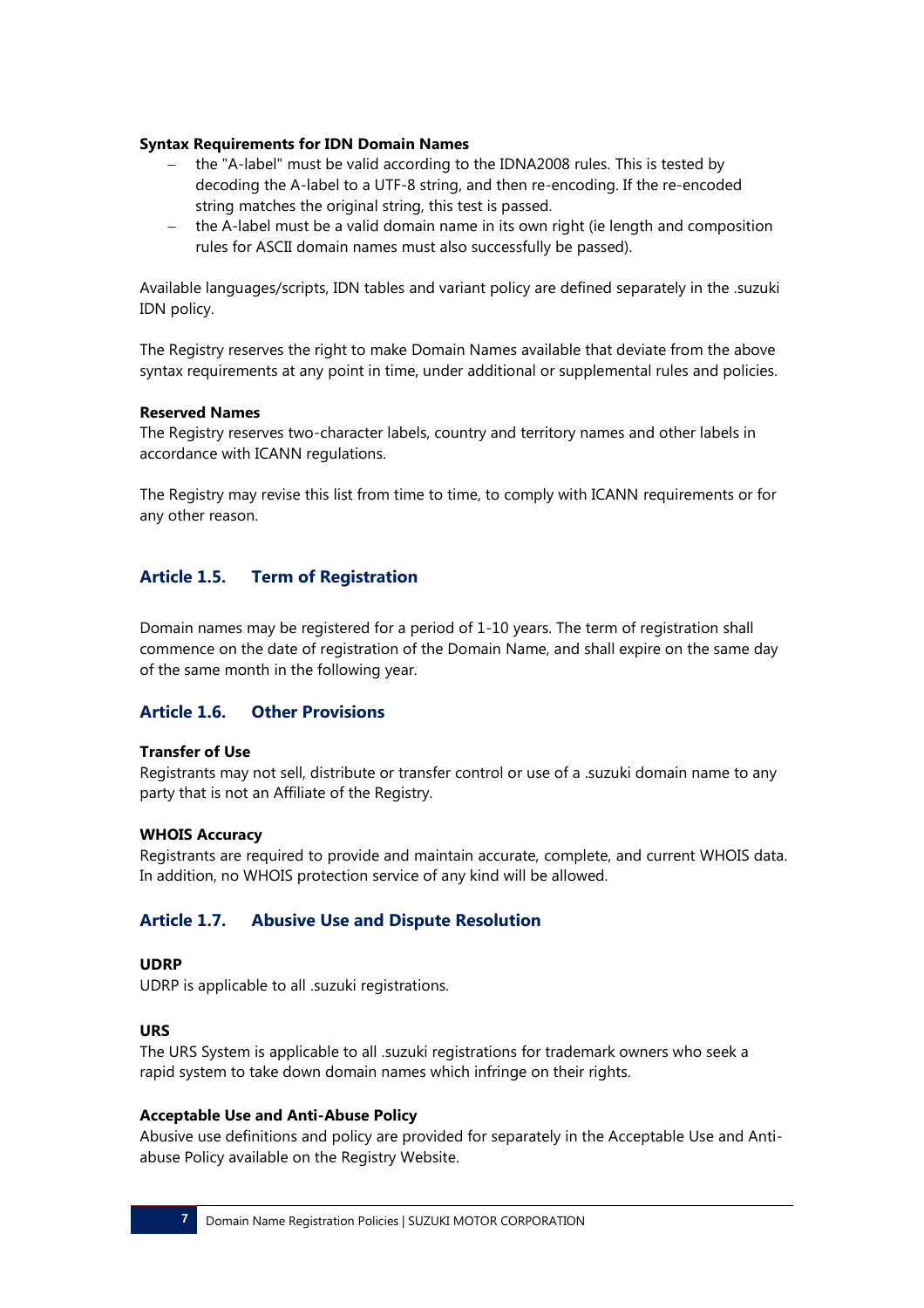# **Chapter 2. The Trademark Claims Notice Services**

# **2.1. Purpose and Principles**

The Trademark Claims Notice Service is a rights protection mechanism required by ICANN to support the protection of verified legal rights for Trademark holders.

During the first phase of the Trademark Claims Notice Services, registrars will display real-time notices to customers that attempt to register a domain name matching a Trademark Record verified by the Trademark Clearinghouse. If the Applicant proceeds to register the domain name, the Trademark Holder will receive notice of the registration.

The Trademark Claims Notice Services are facilitated by the Trademark Clearinghouse, a centralized database of trademark data used by all new gTLD registries.

#### **2.2.Trademark Claims Notice Services**

During the first phase of the Trademark Claims Notice Services the (i) the Registrar will be required to provide notice to potential Domain Name Registrants if a domain they are seeking to register matches a Trademark Record verified by the Trademark Clearinghouse ("a Claims Notice") and (ii) The Trademark Clearinghouse will provide Notice of Registered Names ("NORNs") to Trademark holders if a Domain Name is registered that matches their Trademark Record. During the second phase of the Trademark Claims Notice Service only (ii) will be provided.

#### **Term**

The Trademark Claims Notice Services for the first 90 days after launch of the TLD. The Registry may extend this phase at any time. At least 4 calendar days notice of any extension will be published on the Registry Website. The second phase of the Trademark Claims Notice Service will begin on the 91st day after launch and continue on an ongoing basis.

#### **Trademark Claims Notices**

When a potential Registrant attempts to register a domain name during the Trademark Claims period, the registrar is required to display a Claims Notice in real time at the time of registration. The Claims notice MUST be provided in English, and SHOULD be provided in the language of the registrar's registration agreement. The Claims Notice does not prohibit a domain name registration; however an affirmative confirmation from the potential registrant must be required.

#### **Notice of Registered Names ("NORNs")**

During the Claims Notice period, the Trademark Clearinghouse will notify Trademark Holders if a Domain Name is registered that matches a Trademark Record in the Trademark Clearinghouse.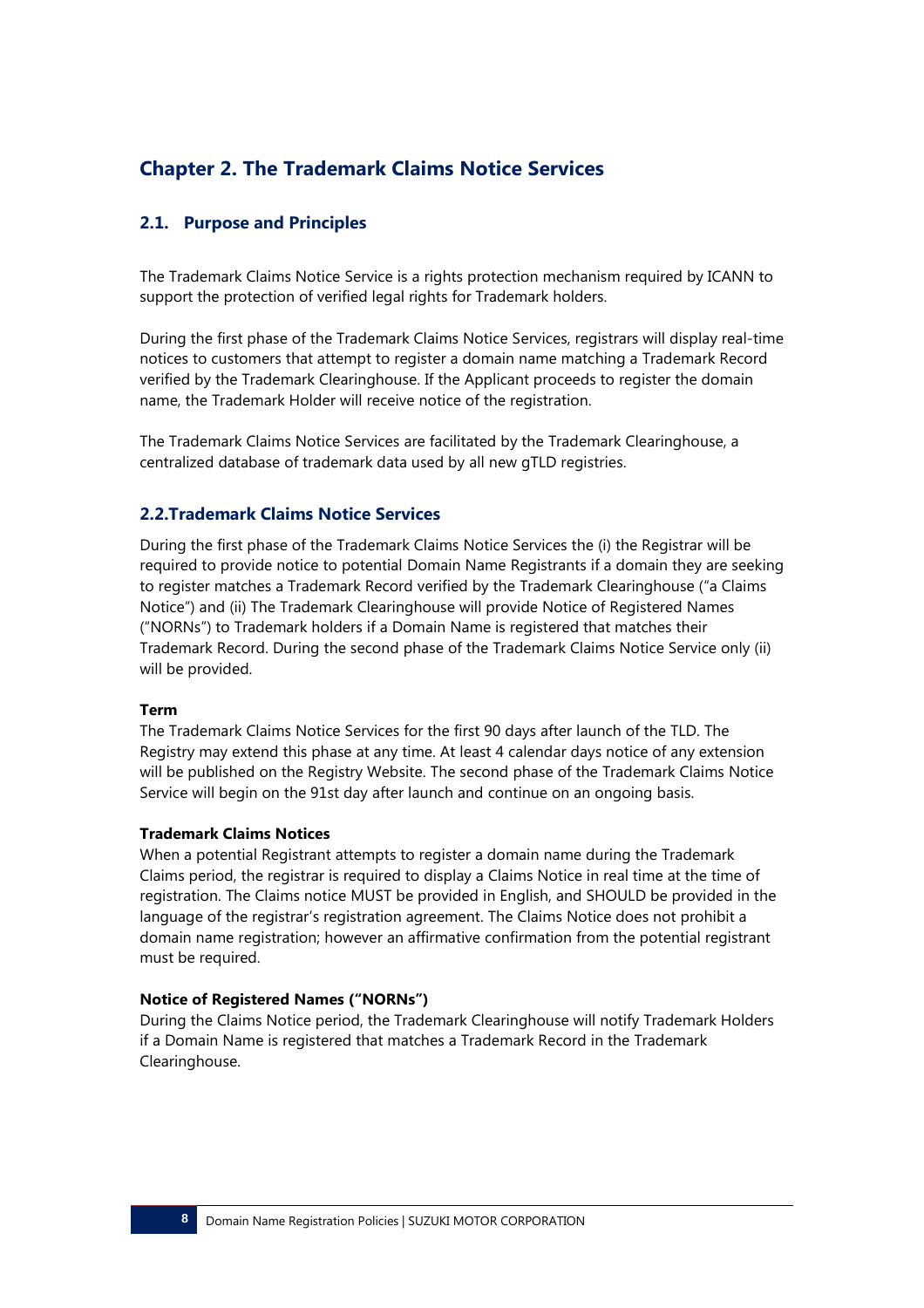# **Chapter 3. General Provisions**

# **3.1.Amendments**

The Registry may amend the provisions of this Policy from time to time, which amendments will take effect at the time they are published on the Registry Website, without prior notice to Accredited Registrars, Domain Name Holders and/or Applicants. The Registry may furthermore issue interpretative guidelines on the Registry Website regarding the terms and provisions of this Policy.

If any part of this Policy shall be found invalid or unenforceable for any reason, the remainder of this Policy shall be valid and enforceable as if such provision was not included therein.

There shall be substituted for any such provision a suitable provision that, as far as is legally possible, comes nearest to the sense and purpose of this Policy.

# **3.2.Liability**

To the extent allowed under governing law, the Registry shall only be liable in cases where willful misconduct or gross negligence is proven. In no event shall the Registry be held liable for any indirect, consequential or incidental damages or loss of profits, whether contractual, based on tort (including negligence) or otherwise arising, resulting from or related to the submission of an Application, the registration or use of a Domain Name or to the use of the Shared Registry System or Registry Website, even if they have been advised of the possibility of such loss or damages, including but not limited to decisions taken by the Registry to register or not to register a Domain Name.

To the extent allowed under applicable law, the Registry's aggregate liability for damages shall in any case be limited to the amounts paid by the Accredited Registrar to the Registry in relation to the Application concerned (excluding additional fees paid by the Applicant to the Accredited Registrar or reseller, and dispute resolution fees). The Applicant agrees that no greater or other damages may be claimed from the Registry (such as, but not limited to, any fees payable or paid by the Applicant in the context of any proceedings initiated against a decision by the Registry to register or not to register a Domain Name). The Applicant further agrees to submit to a binding arbitration for disputes arising from these Policies and related to the allocation of Domain Names.

Applicants and Domain Name Registrants shall hold the Registry harmless from claims filed or disputes initiated by third parties, and shall compensate the Registry for any costs or expenses incurred or damages for which they may be held liable as a result of third parties taking action against it on the grounds that the Applications for or the registration or use of the Domain Name by the Applicant infringes the rights of a third party.

For the purposes of this Article, the term "Registry" shall also refer to its shareholders, directors, employees, members, subcontractors, the Trademark Clearinghouse operator and its respective directors, agents and employees.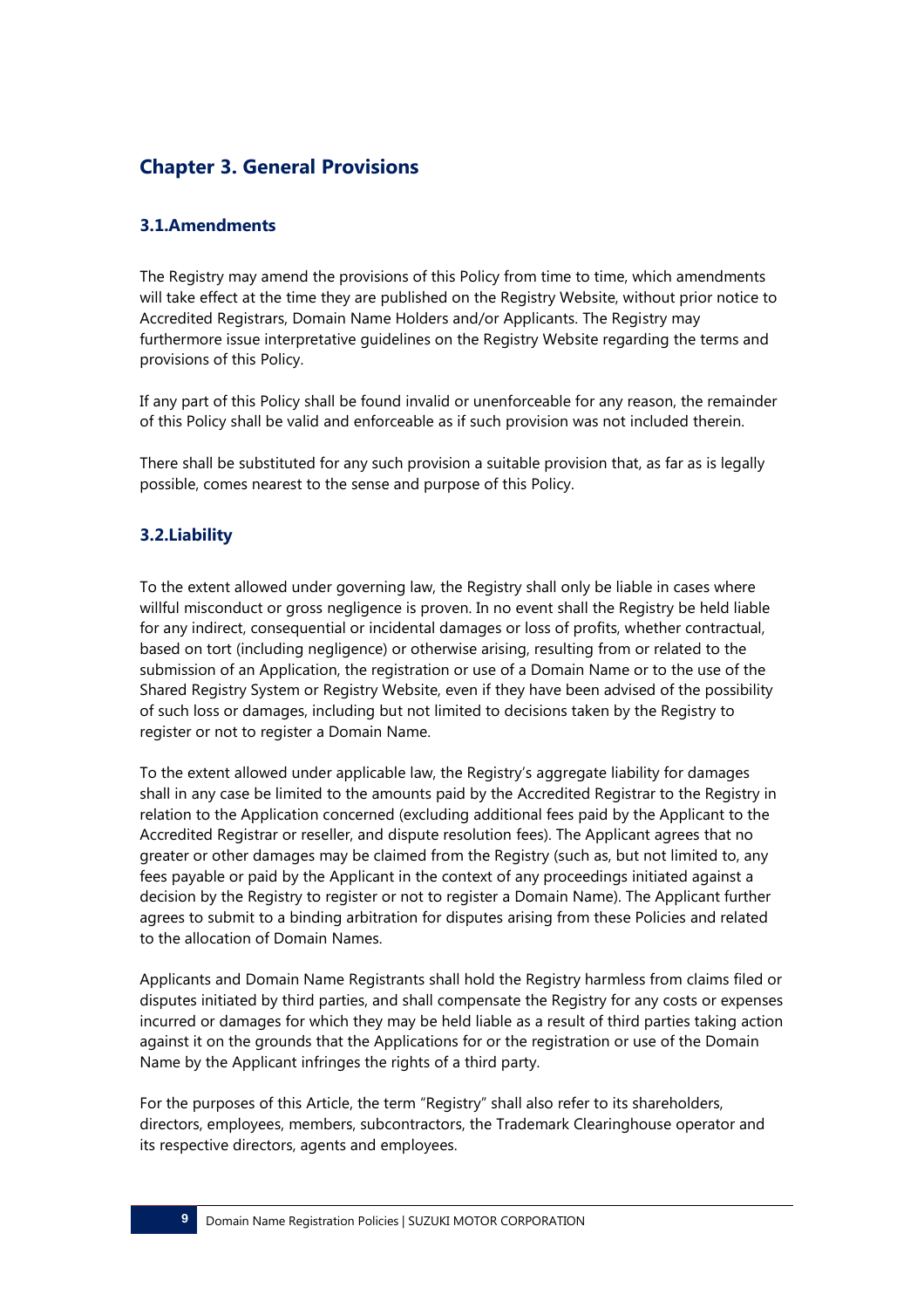The Registry, its directors, employees, contractors and agents are not a party to the agreement between an Accredited Registrar and its Applicants, its Domain Name Holders or any party acting in the name and/or on behalf of such Applicants or Domain Name Holders.

# **3.3.Representations and Warranties**

All Applicants, all Domain Name Registrants, and any party submitting a Domain Name registration request represents and warrants that:

- to its knowledge, the registration of the Domain Name mentioned in the Application or Domain Name Registration Request will not infringe upon or otherwise violate the rights of any third party;
- will not register a domain name for the purpose of distributing malware, abusively operating botnets, phishing, piracy, trademark or copyright infringement, fraudulent or deceptive practices, counterfeiting or otherwise engaging in activity contrary to applicable laws or regulations; and
- it will keep the WHOIS information related to the Domain Name accurate and up-todate at all times.
- it shall participate in good faith in any proceedings described in the .suzuki Abusive Use and Dispute Resolution Policy commenced by or against the Applicant.

The Accredited Registrar must ensure that Applicants and Domain Name Holders expressly acknowledge and accept that the Registry reserves the right to deny, cancel or transfer any registration or transaction, or place any domain name(s) on registry lock, hold or similar status, that it deems necessary, in its discretion:

- that does not contain complete and accurate information as described in these Policies, or is not in compliance with any other provision of these Policies; or
- $-$  to protect the integrity and stability of the registry; or
- to comply with any applicable laws, government rules or requirements, requests of law enforcement, or any dispute resolution process; or
- to avoid any liability, civil or criminal, on the part of Registry, as well as its affiliates, subsidiaries, officers, directors, and employees; or
- following the outcome of a Dispute Resolution proceeding.

The Registry shall be entitled to suspend or revoke any Domain Name in case of noncompliance or violation of these Policies, and in particular these representations and warranties.

### **Article 3.4. Notices**

All notices (to be) given by the Registry hereunder shall be given in writing at the email address of the Domain Name Holder, as provided to the Registry in Article 1 above. All notices to be given to the Registry shall be deemed to have been properly given (i) in paper form, when delivered in person or via courier service with confirmation of receipt and (ii) by electronic mail, upon confirmation of receipt by the Registry's email server.